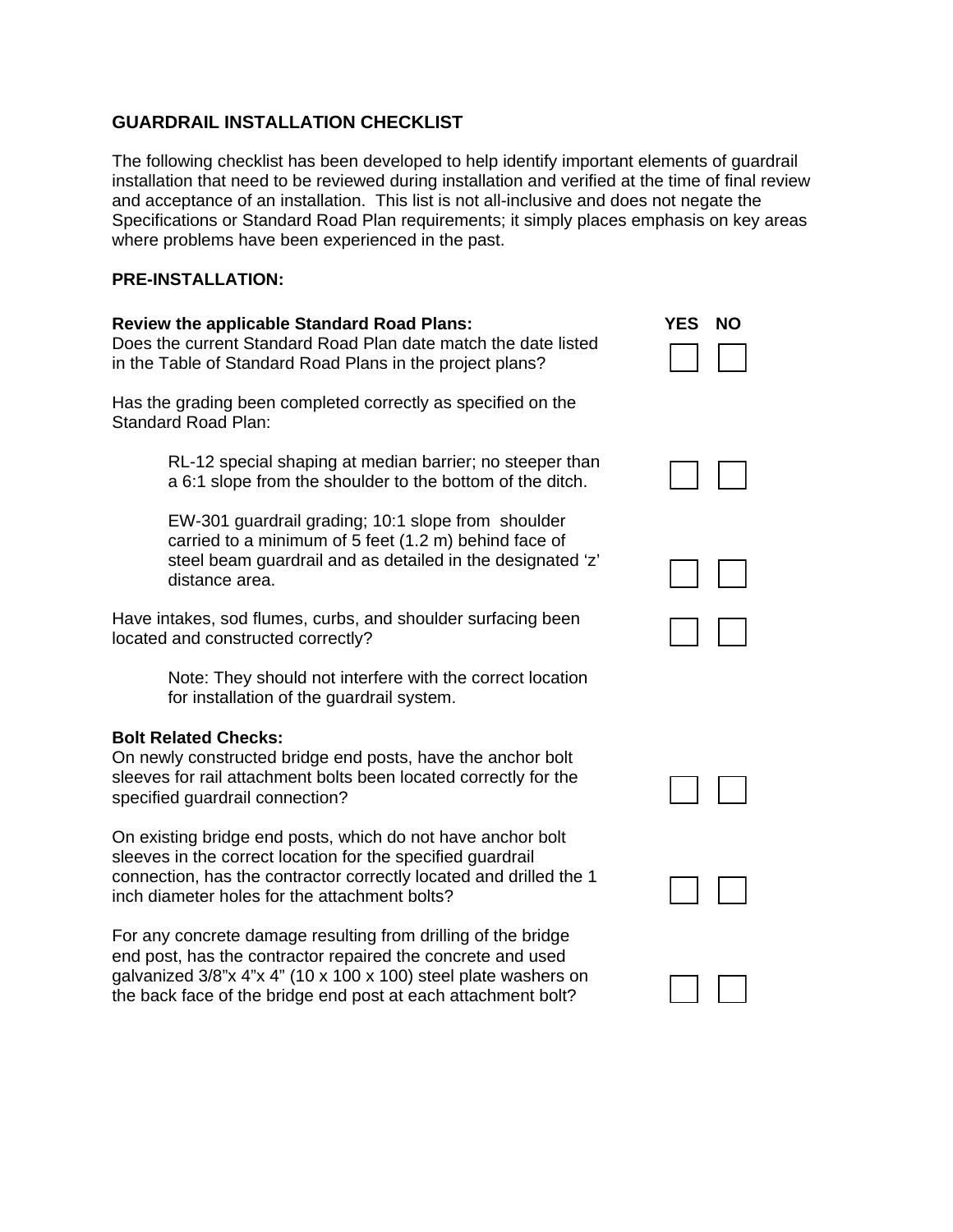## **Post Related Checks: YES NO 2008 THE RELATION CONSTRUCTED AT A VEHICLE STATE**

Have wood posts and spacer blocks been verified for certification and preservative treatment?

Has wood post condition been checked prior to installation?

# **Installation Location Related Checks:**

| Is the installation line correctly located for the type of guardrail |  |
|----------------------------------------------------------------------|--|
| (ie: w-beam, thrie-beam, or cable)?                                  |  |

Are offset distances correct for face of guardrail location from the installation line?

# **COMPLETED INSTALLATION:**

## **Installation Location Related Checks:**

Are posts and guardrail located correctly?

Is rail/cable height according to height specified in the Standard Road Plans? (ie: 31 inches (787 mm) for w-beam and 32 inches (813 mm) for thrie-beam).

Are posts spaced correctly?

# **Post Related Checks:**

Are posts reasonably plumb?

Has a nail been driven from the spacer block diagonally into the wood post to prevent rotation of the spacer block?

Has only one spacer block been installed at each wood post? At locations of post conflict with longitudinal obstructions, two spacer blocks may be used. Only one location of three spacer blocks in an installation is allowed. The use of more than one location with three spacer blocks should be reviewed for approval with Office of Design – Methods Section.

# **Rail/Cable Related Checks:**

Is rail/cable alignment smooth both horizontally and vertically?

Are rail sections lapped correctly according to lapping detail on the Standard Road Plan or Appendix 12-7?

Is the terminal connector at the bridge end post lapped correctly (ie: under the rail section at the bridge end post on the approach end and over the rail section at the bridge end post on the trailing end)?

| <b>ES</b> | <b>NO</b><br>$\Box$                                  |
|-----------|------------------------------------------------------|
|           | $\Box$                                               |
|           |                                                      |
|           |                                                      |
| $\Box$    |                                                      |
| $\Box$    | $\overline{\phantom{a}}$                             |
|           | $\overline{\phantom{a}}$<br>$\overline{\phantom{a}}$ |